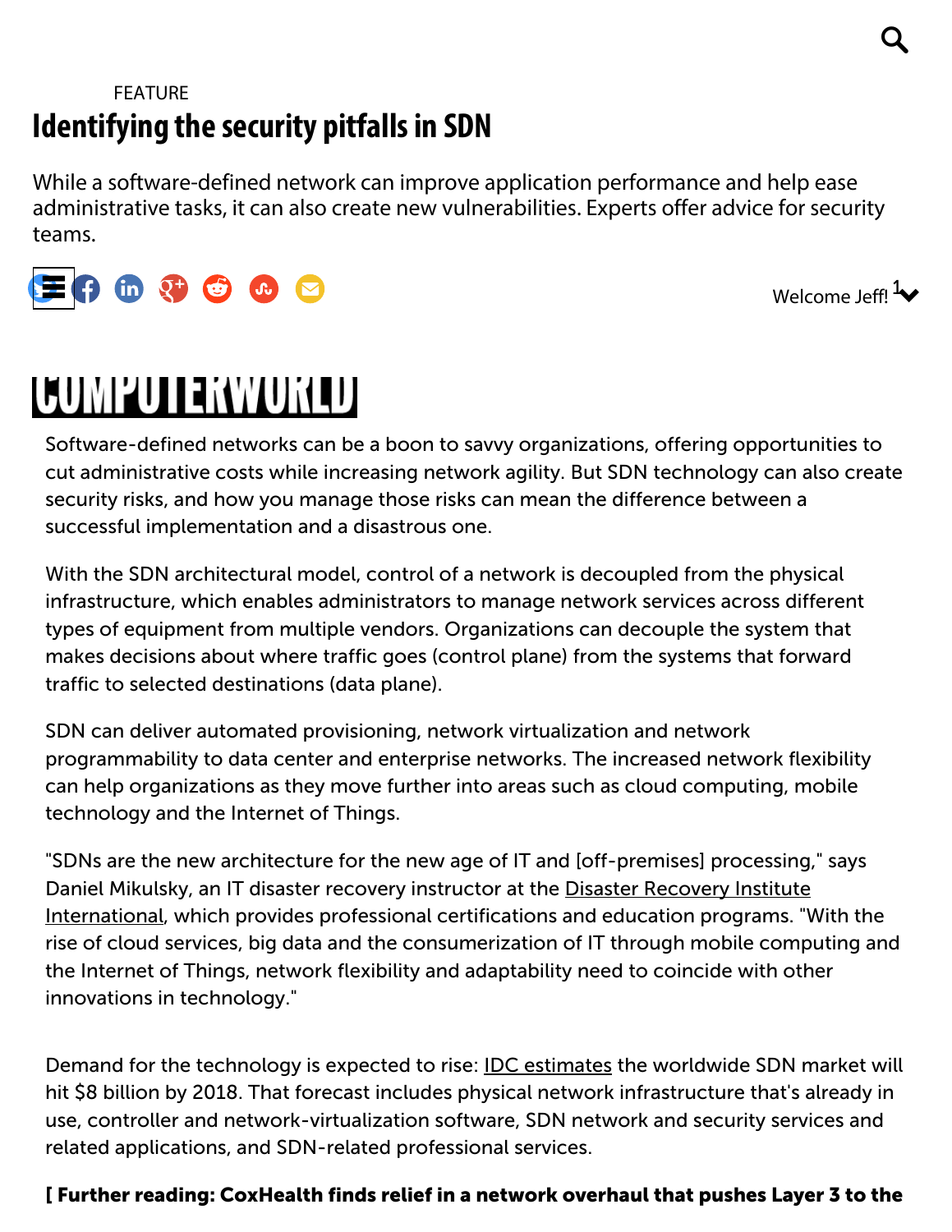#### [edge](http://www.computerworld.com/article/2921380/networking/coxhealth-finds-relief-in-a-network-overhaul-that-pushes-layer-3-to-the-edge.html#tk.ctw-infsb) ]

And as demand for SDN grows, so too do security fears.

"One of the biggest security issues is that this is still a relatively immature technology, so we don't know for sure what types of exposures are possible," says Frank Cervone, director of IT at the School of Public Health at the [University](http://publichealth.uic.edu/) of Illinois at Chicago.

But while there's still much to learn about SDN, security experts who have begun to explore the technology's hidden dangers say there are ways to safeguard your systems.

## A technology in layers

While the technology is relatively new, specific vulnerabilities already have been identified within the SDN architecture, particularly the data plane and controller layers.

In the data plane layer, many of the protocols are still new, "so we don't know how robust they really are," Cervone says. "Some of the protocols do not require authentication or encryption, so it's possible that an incorrectly configured component on the network could become an attack vector, inadvertently allowing traffic to be diverted or inspected."

The data plane layer, as with SDNs in general, can also be vulnerable to outages in a natural or man-made disaster. "Given that most major disasters are regional, which will cause physical disruption of network infrastructure, SDNs will need to be configured to meet normal capacity," Mikulsky says.

However, because disaster recovery is becoming increasingly network-dependent, "we can't be sure that the reconfigured network can cope with the additional demands on capacity," he says.

Companies need to ask their network providers if they have contingency plans to add capacity in the event of a disaster. Virtualization is one way to redirect resources, Mikulsky says, but physical capacity needs to be available and accessible.

Also in the data plane, some older data center access technologies are deployed, including tunnels, Virtual Extensible LANs and a variety of bridging protocols, says Chris Krueger, director of cloud and virtualization at [Coalfire](https://www.coalfire.com/), a provider of risk management and compliance services.

"Hackers capturing these streams can gain insight into the network implementation, as a result of their payloads being unencrypted and often poorly segmented or secured," Krueger says. "By monitoring and then forging the Data Center Interconnect link traffic, a variety of disruptive and intrusive events may be perpetrated."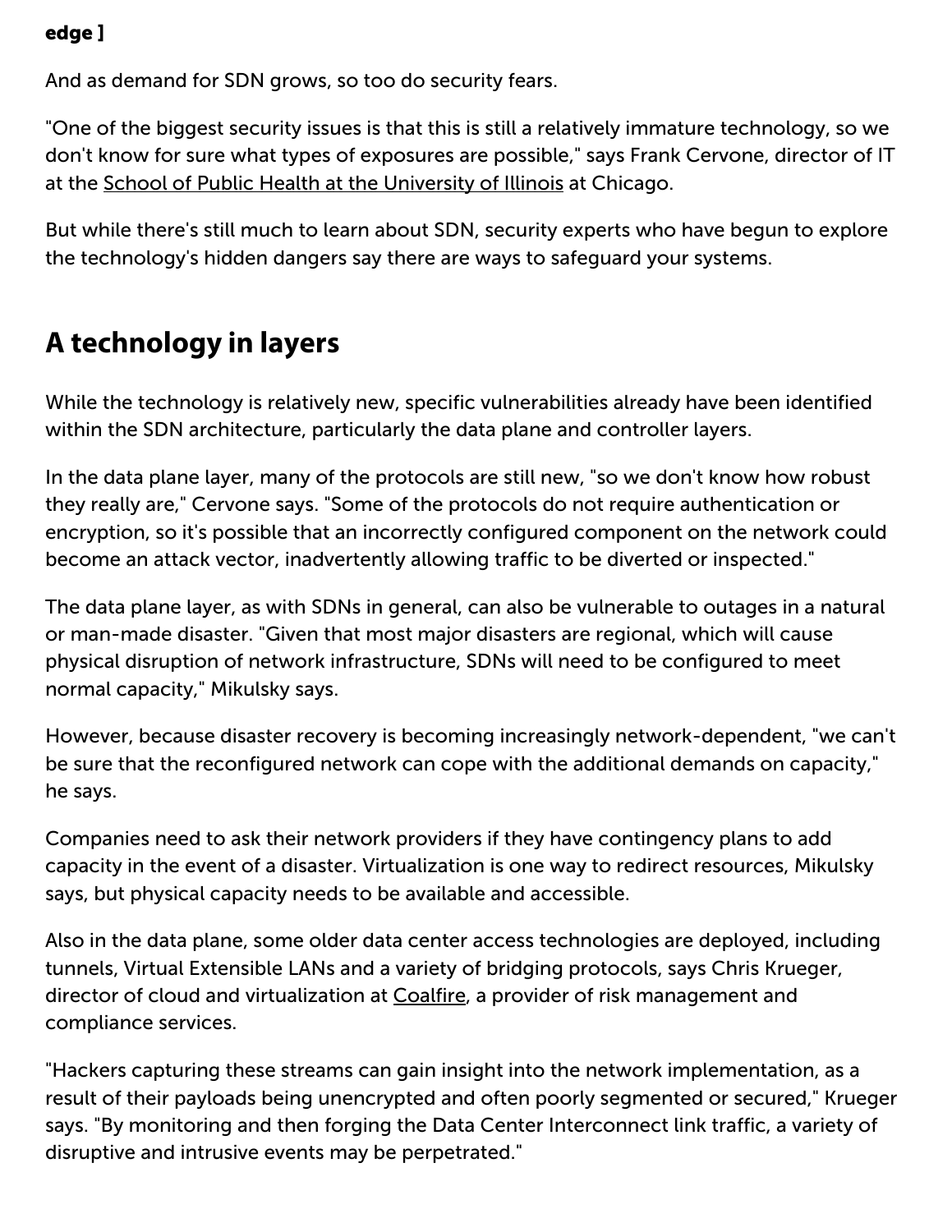## Targeting the control plane

Security risks are magnified within the control plane, because "it becomes a single point of failure in an SDN environment and relies heavily on automation," says Stan Mesceda, highspeed encryption product manager at [Gemalto,](http://www.gemalto.com/) a security technology vendor.

"If the controller is compromised, there are risks of denial of service, misdirected traffic and [exposure of] data at rest or in transit," Mesceda says. "Also, human errors within an SDN controller or orchestration engine can have a ripple effect throughout the network."

SDN controllers will likely prove to be high-value targets -- although, again, it's too soon to know what kinds of attacks companies could suffer, says Brad Hibbert, CTO at network security company [BeyondTrust](https://www.beyondtrust.com/).

"Most vulnerabilities that are leveraged in the wild have patches, but [the patches] have not been deployed due to resource limitations, lack of process and so on," Hibbert says. "When you are talking about network equipment and hypervisors that, if compromised, can have a devastating impact on the risk posture of an organization, these are items that need to be of highest priority and included in your ongoing vulnerability management and patching programs."

Another significant vulnerability continues to be excessive access and lack of administrative oversight on networking equipment and hypervisors, both on-premises and in the cloud.

"As insiders and outsiders -- through a compromised account -- have direct access to manage such network and data center components, they can not only impact availability but also open channels to allow malware and information to slip through and be exfiltrated out of the organization," Hibbert says.

With a typical network, the rule of least privilege is important, adds Chase Cunningham, threat intelligence lead at cloud hosting company [Armor.](https://www.armor.com/) "But with an SDN system, if any one user is granted rights to something they shouldn't have access to, the whole network and literally every asset, item, configuration and database are in danger."

All it takes is a small incorrect configuration and a malicious user. Or an infected machine could access and control or modify items well outside the scope of their intended uses, Cunningham says.

"Malware that can detect if it is on a virtual host and try and 'hop' to the actual control server or entity is also a concern," he says. "That could be an apocalypse scenario, as the malware could theoretically have command and control of everything that is running on the SDN and the entire virtual environment."

#### [ Further reading: [Download](http://resources.idgenterprise.com/original/AST-0149794_DS1_FY15SDN_final.pdf#tk.ctw-infsb) the full digital spotlight for more on SDN ]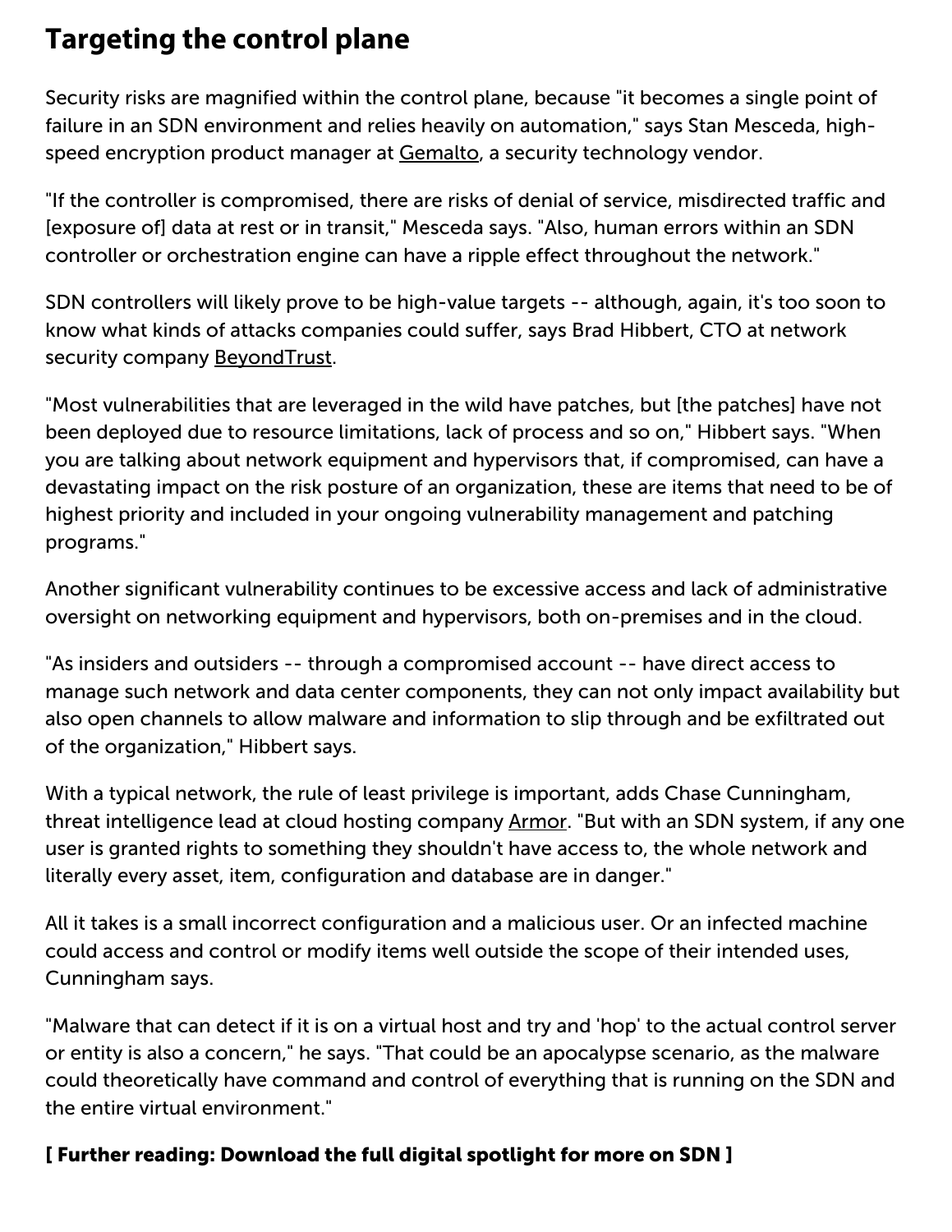One of SDN's benefits is its ability to adaptively respond to a distributed denial-of-service attack, Cervone says. "The software can simply adjust the structure of the network to circumvent the attack rather than just trying to block the attack, which is a significant improvement over past strategies," he says.

But the SDN software stack itself could also be attacked, Cervone says. "If someone were to develop a mechanism that could flood the stack so that it went into overdrive trying to reconfigure the network, thinking that a different type of attack was going on, that could certainly make the network grind to a halt."

## Locking down SDN environments

Here's a look at some specific recommendations security experts have for companies planning to deploy SDN technologies.

Be proactive about SDN security. As SDN becomes more common, the attack vectors will likely increase. Organizations need to be prepared for the vulnerabilities and take steps to mitigate them.

You should have a predefined security plan ready when you begin designing a network, Krueger says. Include architectural mandates, and security appliance/device implementation guidelines that have been vetted by your company's chief information security officer and are in keeping with policies and directives.

"Use of SDNs will become widespread in the near future, and by virtue of cloud providers becoming the actual infrastructure for more business-critical workloads, this topic will have greater focus, interest and exposure in the years to come," Krueger says. "Make security a design-in before you build it. Break the cycle of adding security as an afterthought, if that's been the model thus far."

Standard security practices can be implemented to keep SDNs secure, Mikulsky adds. "These entail rigid policy implementation and control, monitoring, scheduled patching and maintenance, as well as the implementation of moving-target defense algorithms," he says.

However, with SDN security, you should adopt exercise and testing scenarios that assume that an attack has been successful. Procedures should include detecting the anomaly, isolating the problem from the rest of the healthy network, and then implementing automated self-healing within the network.

Practice vigilance with network access and user authentication. "The most overt issue with SDN is really careful management of the configuration and ensuring that only those users who need access to certain items or areas of the network are provided that access," Cunningham says.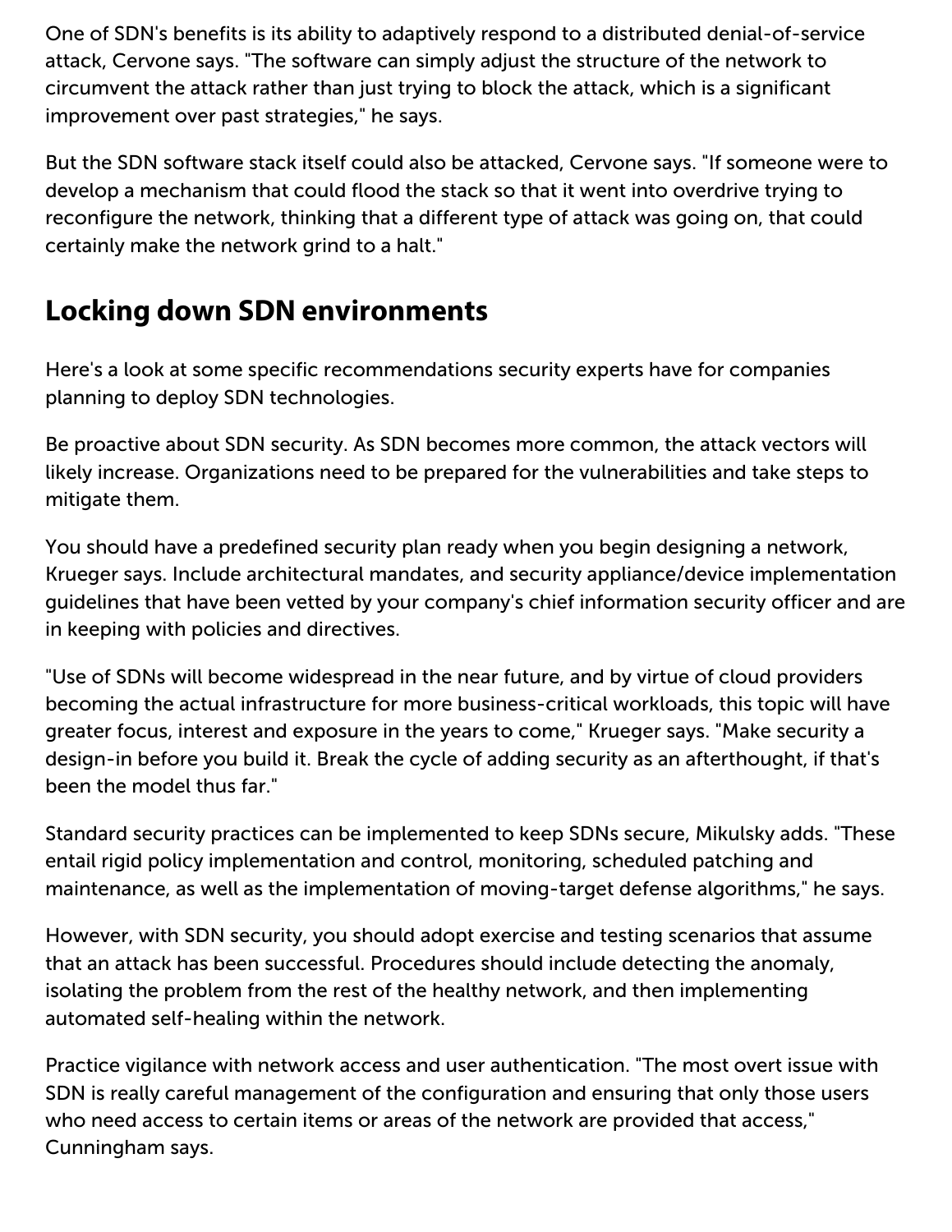"Lock down permissions, and double-check regularly that they are configured correctly," he says.

As for authentication, "make sure users are who they say they are but also authenticate applications" and network-function virtualization, Mesceda says. "As new circuits or applications are spun up, make sure that the architecture and applications riding on it are secure and performing as desired."

Maintain the visibility of all of the layers. "The best practices applied to SDN should follow those related to cloud computing and network infrastructure security," says Chris Richter, senior vice president of managed security services at Level 3 [Communications,](http://www.level3.com/en/) a global communications network operator.

"Level 3's approach to tackling these issues is a multi-tiered, network-based model," Richter says.

Having visibility into the individual layers, how they interact with each other and what systems have access to these layers "is key to detect abnormal activities," he explains. "You cannot defend yourself against something you can't see. Once you can see what is happening, you can determine the appropriate countermeasure."

In addition, it's imperative to have a clear definition of who administers the policy for each layer. "A strong orchestration engine can be designed to balance the business and security needs, but security policies should outline which security functions will be automated," Mesceda says.

Make note of changes as you move to SDN. Cunningham advises establishing a firm and detailed system baseline as the migration to an SDN environment takes place. "Without good knowledge of what is being moved, how can one know what might be changed?" he says.

Keep regular interval images and snapshots of everything, and be prepared to obliterate anything that is acting abnormally. "One bad apple can spoil the bucket with SDN," Cunningham says. "Make sure that even seemingly benign items, such as virtual routers and databases, are only talking to what they need to talk to for operations. There should be no holes or open ports that aren't needed."

## Take advantage of threat intelligence

Security threat intelligence can help alert IT managers about new threats to SDN environments. This type of information is available through a large and growing number of sources that are either included with security tools or are available through stand-alone services.

These resources can help you proactively keep up on the latest threats, particularly those most likely to hit your company or industry.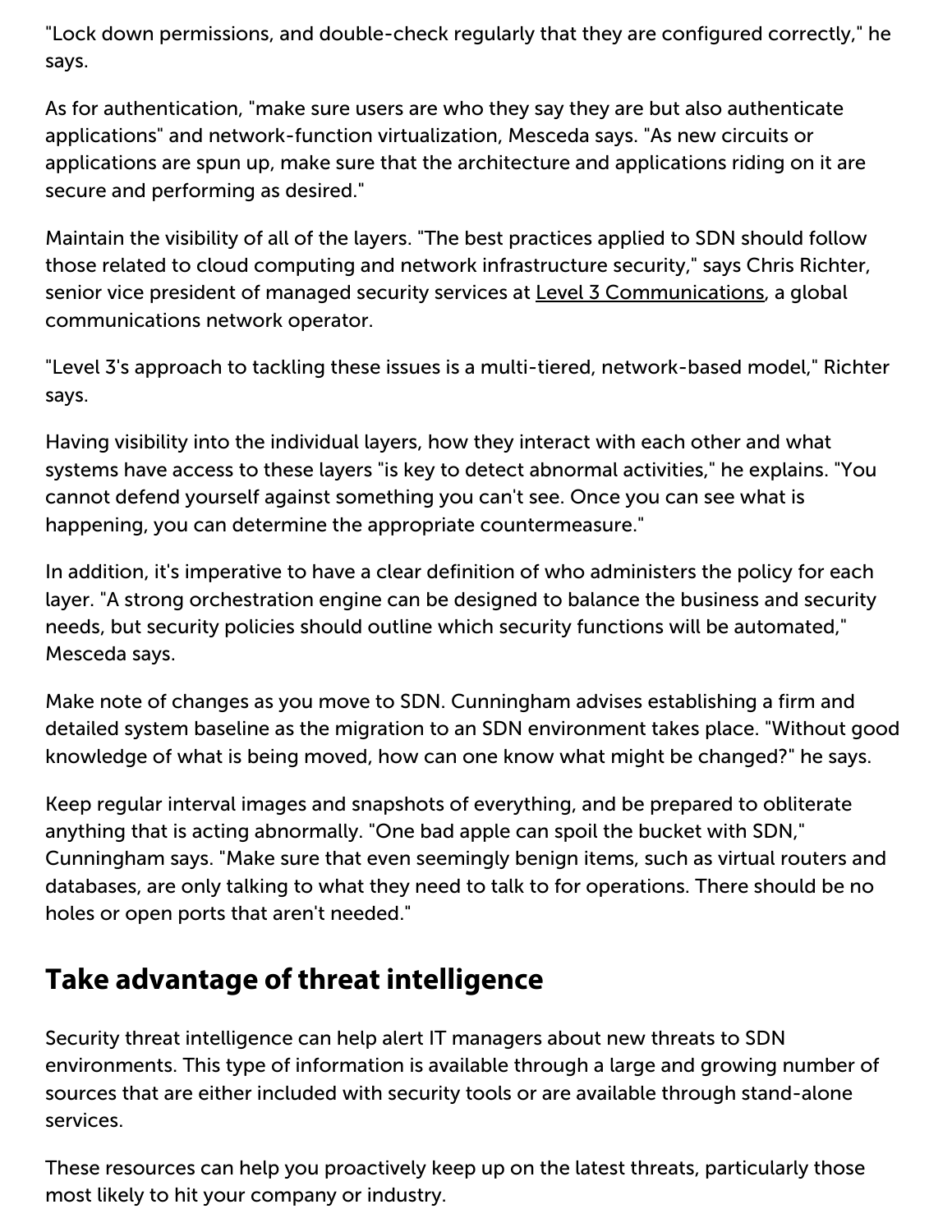"We use our expansive view of the threat landscape to set a baseline for normal traffic," Richter says. "The nascent but quickly developing area of threat intelligence is key to navigating the escalating cyber landscape we face."

Keep your network security program up to date. Security is not static, and with SDN there will be ongoing changes in threats and vulnerabilities, and in the tools used to keep systems secure.

You should upgrade your defenses as new products become available, and update your policies to reflect new realities.

"Security is an ongoing business; do not set it and forget it," Mesceda says. Unfortunately, not everyone heeds that advice. "Often, critical patches are not deployed, systems are not reevaluated often enough. And the architecture can quickly become vulnerable without a dedicated approach to security," he says. "Many companies use a phased rollout approach, but they fail to revisit earlier rollouts to ensure the system still adheres to security best practices."



#### The [whiteboards](http://www.computerworld.com/article/3026495/collaboration/the-whiteboards-of-tomorrow-3-interactive-displays.html#tk.ctw_nsdr_intrcpt) of tomorrow: 3 interactive displays



# YOU MIGHT LIKE

. [Sponsored](http://popup.taboola.com/en/?template=colorbox&taboola_utm_source=idg-computerworld&taboola_utm_medium=bytaboola&taboola_utm_content=ab_alternating-thumbnails-b_abp-sc:Below%20Article%20Thumbnails:) Links by [Taboola](http://popup.taboola.com/en/?template=colorbox&taboola_utm_source=idg-computerworld&taboola_utm_medium=bytaboola&taboola_utm_content=ab_alternating-thumbnails-b_abp-sc:Below%20Article%20Thumbnails:)

Digital Trends 21 Useful Household Items You Can Make With a 3D Printer

**Fabletics** Have You Heard? Kate Hudson Has A New Line of Women's Activewear and The Girls Are Loving It